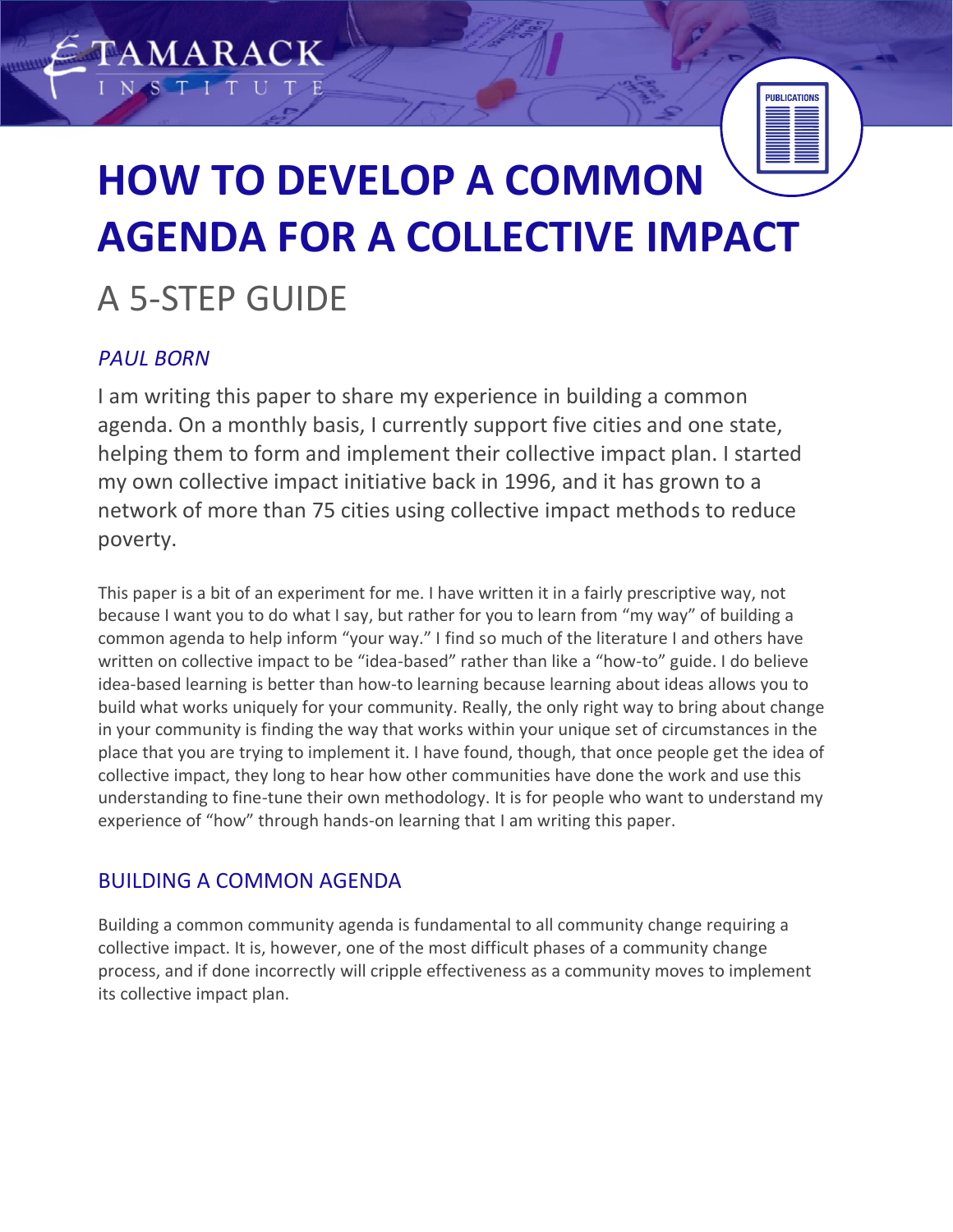A common agenda has three primary purposes, each as important as the other:

- First, it is a document of the key goals and strategies that a network of partners (the people who have joined together to change their community) have agreed to and that they will use to implement their strategy. It forms a common understanding between the partners for what they have agreed to do together.
- Second, it is the outcome of broad-ranging research and consultations and a way of sharing what those partners have learned within their broader community (including the journey of learning) and provides a rationale for the goals they have chosen to work on together.
- Third, it is a road map for how those partners have agreed to work together, including a budget and their governance model.

But, of course, it is so much more than that.

The building of a common agenda is about engagement: a bringing-together, for listening and dialogue, of those who care about the issues that are being worked on and who seek the common change that is desired.

Building a common agenda involves exploration and curiosity. If we "think the way we have always thought, we will get what we always got." To build a common agenda we need time to release old patterns and explore and accept new approaches and ideas.

#### **Three common agenda examples include:**

- The Maine Cancer Foundation has a vision to reduce the effects of cancer by 20% in the State of Maine. They formed a network of organizational leaders to promote collaboration because they realized early on that connecting with their community and learning from people with lived experience of cancer was essential. Over nearly 18 months they listened to their community, and twice during that time they brought together more than 100 people to form a vision, engage in research and ultimately to join together to implement their vision. They have just launched their community plan.
- The United Way of Central Iowa wanted to create a more equitable society. Though they run many programs to help those in need in their community, they wanted to develop a collective impact process to unite their community efforts. In addition to an extensive listening campaign, they brought their top 100 leaders together to implement a vision they call Opportunities Central Iowa. Today nearly 200 organizations meet quarterly to review their goals and monitor the progress of the network.
- Key leaders in the city of Hamilton, Ontario, Canada joined together to tackle their most pressing issue: child poverty. Hamilton had the highest child poverty rate in Canada. By listening to their community and forming a network of key leaders they formed a network called Hamilton: The Best Place to Raise a Child. For more than 10 years this network has worked tirelessly to reduce child poverty and have achieved some impressive results.

The building of a common agenda is also about building commitment. To be committed to change is to bring our organizational assets and individual talents collectively together in order for the whole to be greater than its individual parts. A common agenda is the outcome of a shared vision, and it mobilizes communities to change.

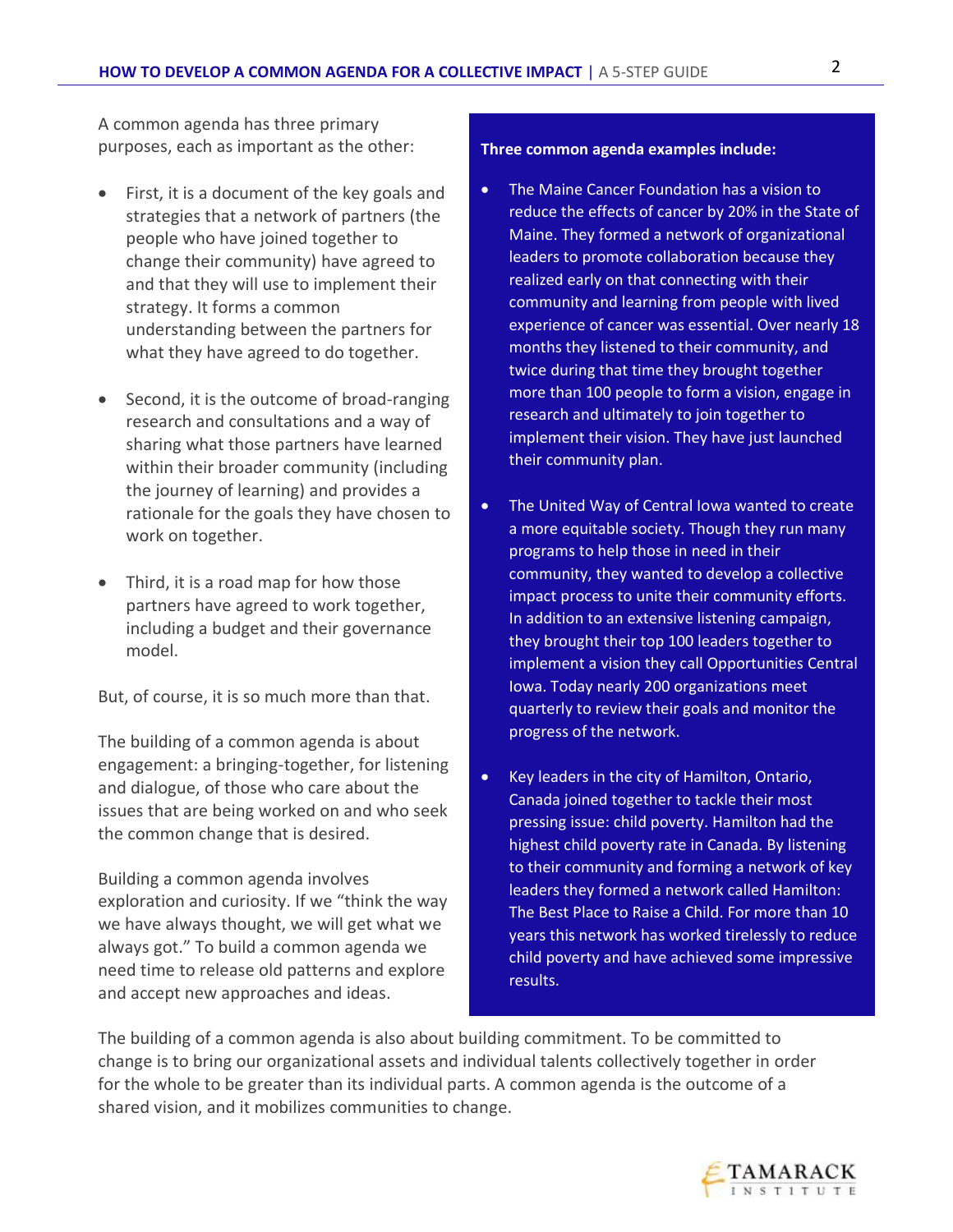When a network of partners join together for a collective impact initiative to improve their community, they build a common agenda in such a way that it results in people being engaged, curious and committed. Without these elements, no one's going to give of their time and resources to implement the plan we build together unless they are coerced or even bullied into doing so. When people are not committed to act together, our effectiveness is compromised and our work becomes immeasurably harder.

A common agenda is more about building a collective commitment to community change than it is about having a plan.

## A COMMON AGENDA IS NOT A STRATEGIC PLAN

In working with dozens of groups throughout North America, my experience is that building a common agenda is misunderstood by many groups. Most of us have been trained to develop strategic plans, and so when we embark on a common agenda journey we often "snap back" to strategic planning approaches. This results in a highly regulated and efficient process of doing some version of an environmental scan, developing a vision, strategies and an implementation plan. Often a small group will be formed to take on this task. Once the plan is complete, groups then present the plan to their network and proceed by "selling" the plan to them in hopes of achieving buy-in.

Though strategic planning methods are useful in building a common agenda, they are not effective. What we require is not more planning, but rather a process that results in collective strategic thinking and commitment. Henry Mintzberg, an important business academic and strategist, writes in his now famous Harvard Business Review paper, "The Fall and Rise of Strategic Planning," that the purpose of strategic planning is not just about putting together a plan. It is a creative process helping everyone to get onto the same page about what it is we are

going to do together, and then documenting our common commitment.

When we engage in strategic planning we tend to think that a good plan is needed to work together. "The problem is that (strategic) planning represents a calculating style of management, not a committing style," says Mintzberg. Strategic planning methods are often about developing a plan that is predictable, doable and something we can calculate.

" **The problem is that (strategic) planning represents a calculating style of management, not a committing style. - Henry Mintzberg** 

**Exple:**<br> **Itzberg**<br>
iourney.<br>
It,<br>
at evokes<br> **Chinking.** In contrast, Mintzberg asks us to consider "a committing style (to) engage people in a journey. They lead in such a way that everyone on the journey helps shape its course. As a result, enthusiasm inevitably builds along the way." In his paper Mintzberg seeks a process that evokes a broad sharing of ideas that arouses our intuition and creativity. He calls this strategic thinking.

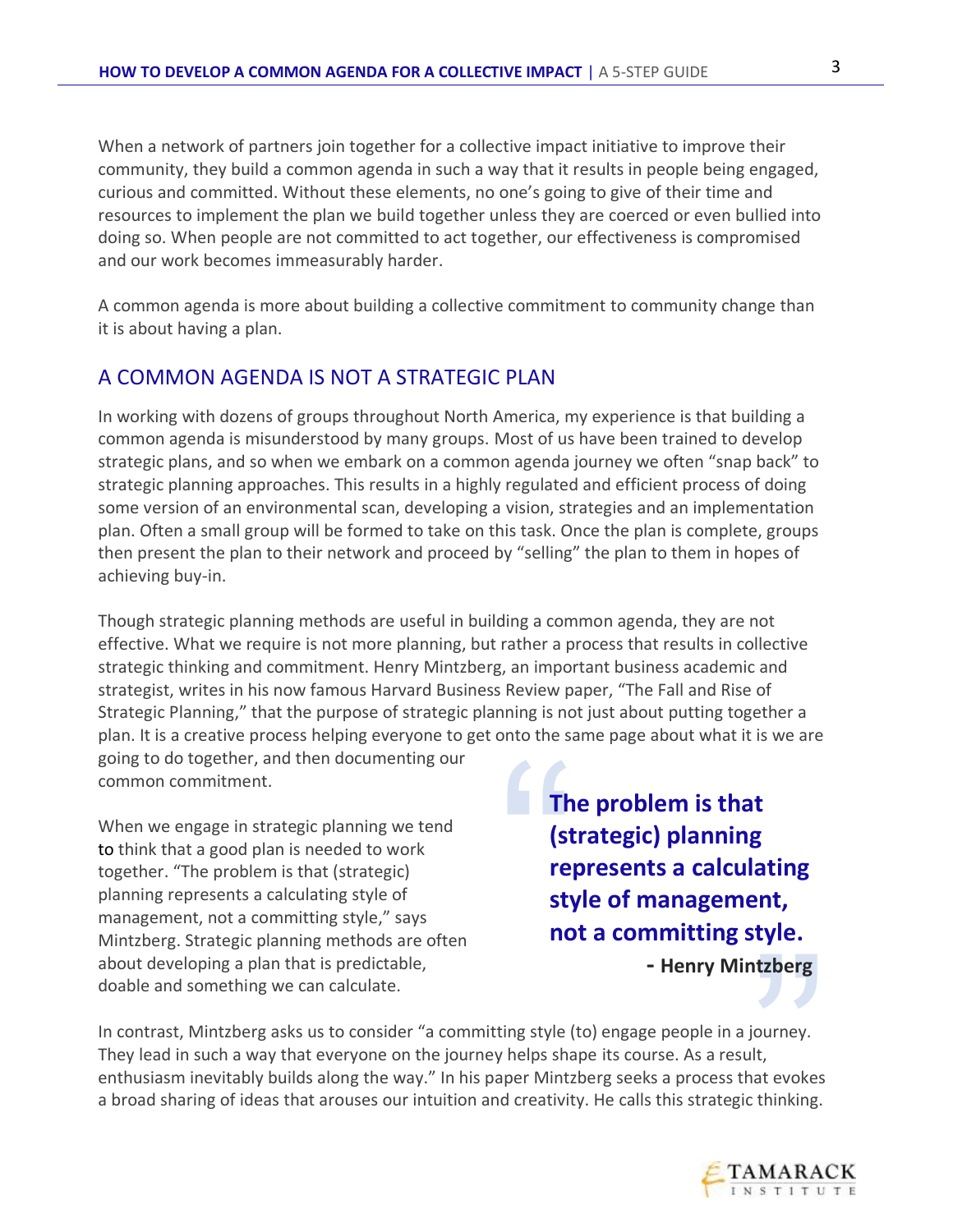## COLLECTIVE STRATEGIC THINKING

I cannot over-emphasize how predominant the planning model is, and how embedded it is in our approach to developing a path forward. Every group I have worked with on developing a common agenda has had a challenge breaking out of it, and as a result they limit the role of creativity and intuition. They develop a strategic plan and limit strategic thinking.

To develop a common agenda, we first need to converse with one another – to discover, to debate, and to deliberate about the issue we are trying to improve. David Boehm, a theoretical physicist with a passion for understanding dialogue, states, "the goal is really to create a conversation that helps people to think together." We need to create the space for thinking together in such a way that we can collectively discover the change that needs to be done.

I am fond of asking groups who are working on a common agenda these questions: How many of you think that if we all just work a lot harder things are going to get better in our community? How about if we wrote just one more paper? Would it change things if we just got a little bit smarter? What if we spent a whole lot more money on the issue? Would this change things in the long term? The answer to all of these questions is most often an emphatic "No." So I ask: if working harder, smarter and spending more money are not going to make things better in the long term, then what will?

#### **Three examples of communities engaging in strategic thinking are:**

- Des Moines is one of the wealthiest cities in America and yet, like most American cities, poverty is constant. Opportunities Central Iowa asked the question: how can we share opportunity in our community? They spent nearly 18 months engaging their community and "holding" them in this question, resulting in an amazing community plan.
- The Maine Cancer Foundation has done a wonderful job including the voices of people with lived experience of cancer. Their community plan is practical and hands on, and truly reflects the needs of real people in need.
- Hamilton Roundtable on Poverty Reduction wanted to talk about reducing poverty. A seminal moment came when a single mother living in poverty said, "this conversation is good, but for me it comes down to one thing: I want Hamilton to be the best place to raise my child." This one statement gave their idea a key focus and in turn sparked the imagination of an entire community.

We need to move away from a strategic planning mentality and move toward that which allows us to think together. Here are four ideas for doing just that.

- **From** writing a plan **to** building a common commitment
- **From** involving experts **to** involving everyone who cares
- **From** a planning mentality **to** arousing and following our curiosity
- **From** a quick plan **to** taking the time for broad engagement

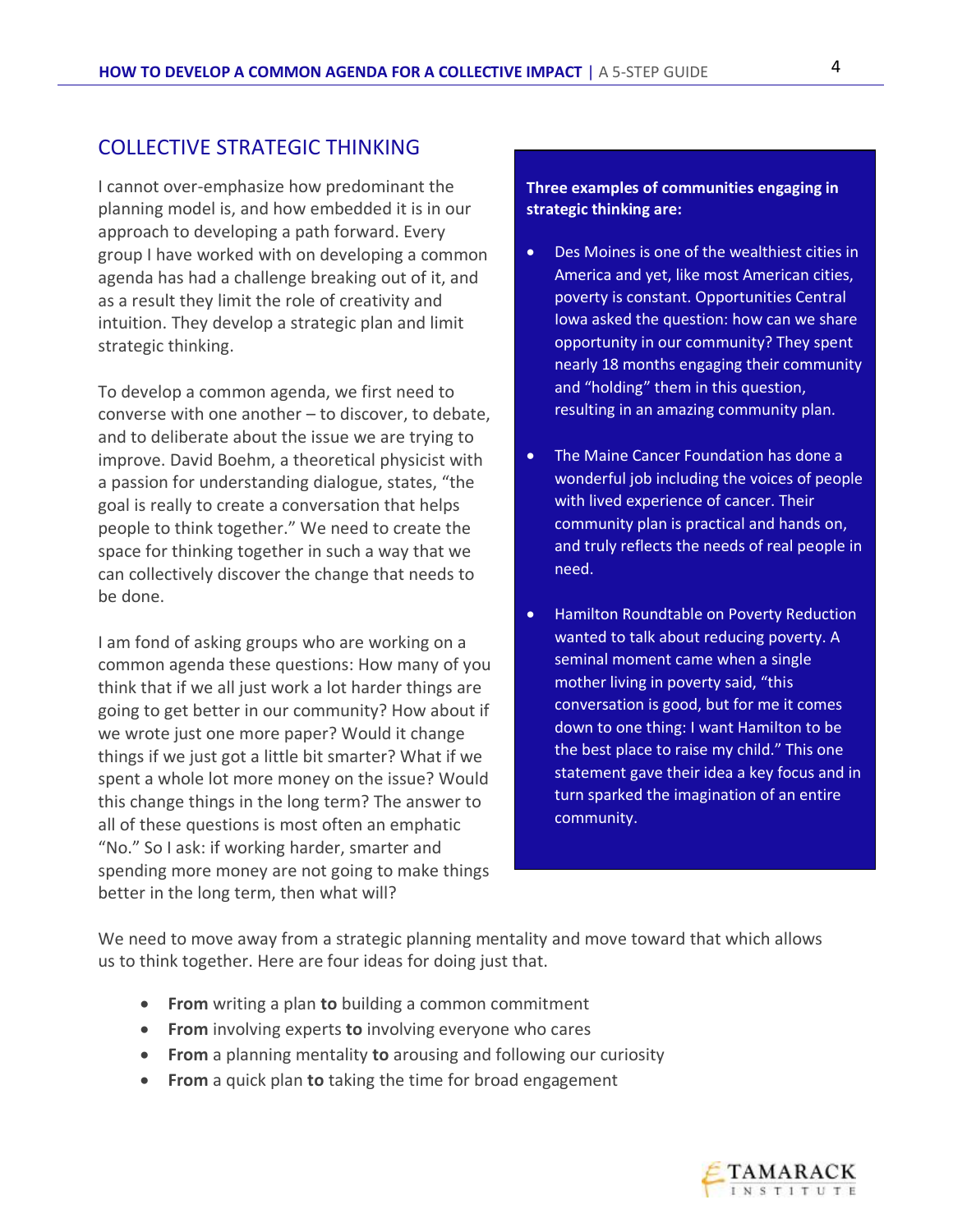**First, building a common agenda is about building a common commitment** between stakeholders, and to build a network of partners committed to bringing about change. Building a common commitment is mostly about deepening relationships and learning together, sharing common experiences and, most of all, moving from a place of, "I know what to do, listen to me" to a place of questioning, "why with everything we know are things are not getting better?" And finally to a collective knowing, "if we work together in this new way we will get to better outcomes."

**Second, building a common agenda is about reaching out to our community**, and to all of those who care about the issue. It is not only about experts, professionals, and all those who are paid to care about the problem agreeing on what to do. It is especially important that we involve those with lived experience of the issues. If we are working to reduce poverty, it is important that we engage with people experiencing poverty to listen to their stories and ideas. When we want to improve graduation rates we need to talk to more than teachers and school administrators, we need to talk to the students themselves and their parents as well, especially those who are struggling and who have not graduated. When we involve everyone who cares we broaden our scope of engagement and we have a much better chance at establishing a collective wisdom.

# **Building a common agenda is about:**

- **1. Building a common commitment**
- **2. Reaching out to our community**
- **3. Evoking our curiosity and creativity**
- **4. Taking the time for broad engagement**

#### **Third, a common agenda is about evoking our**

**curiosity and creativity**. I have already spoken about a planning mentality and how it turns a common agenda journey into a process of efficiency over creativity. The biggest tragedy when people implement a strict planning process is they seem to shut down people's ability to imagine and explore. Ideas are controlled and input is grouped and often quantified. I keep reminding groups that it only takes one good idea to change everything. The difficulty is that finding that good idea requires a broad exploration and ultimately focus to have an impact.

**Fourth, a common agenda requires us to take the time for broad engagement** and to build widespread agreement. I am sure the most common challenge groups have is assigning dedicated people to lead the commitment process. Everyone is busy with their own jobs, and often groups will hire a contract staff person from outside the network (who does not have the key relationships to mobilize a network) to lead the planning process, or ask network partners to do this work on top of what they are already doing. Broad engagement requires a plan and a lot of work and in turn a dedicated commitment. The best common agenda process is one where we have taken the time to develop and implement a community engagement strategy with targets and outputs.

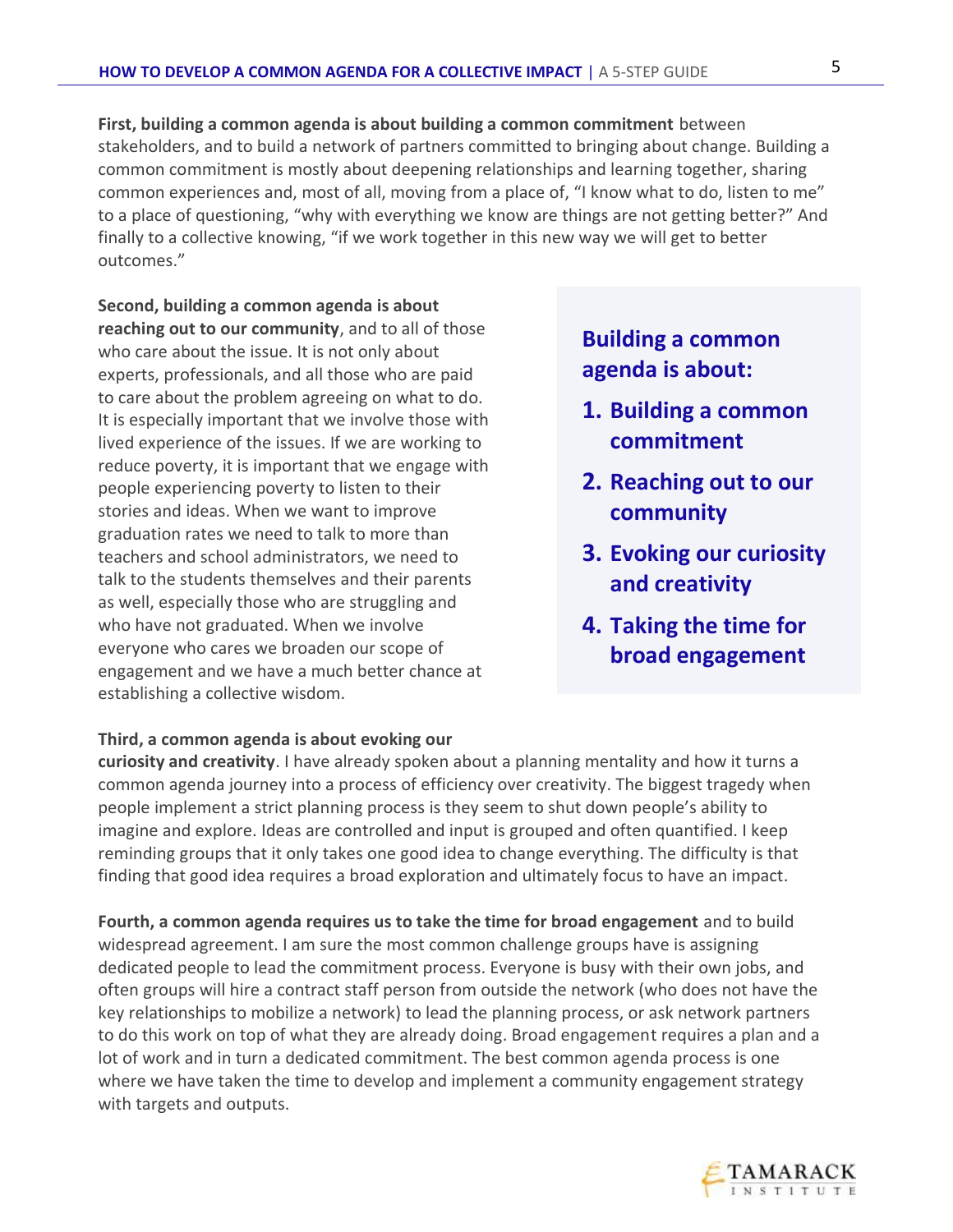The very idea of a common agenda defines it as involving a lot of people where there is debate and an iterative discussion; where creativity and commitment have time to emerge; where new ideas are embraced, and where excitement builds. A good common agenda process takes into account the assets a community has in place and builds on these. It considers the community's readiness to take on a collective impact idea and strengthens relationships and deepens commitment.

## ARE WE READY TO BUILD A COMMON AGENDA?

Before we consider the five steps to building a common agenda, I would like us to consider how ready is our community for a common agenda and collective impact process on the issue we are trying to improve? Early in the process I ask groups to consider a four-question assessment that will help them utilize the assets and strengths of their community, and also help them to understand the unique challenges they might face in building commitment and a momentum for change. These questions are most often noted as the pre-conditions for success of collective impact.

As you consider these questions it is important to note that it does not matter if your answer is weak in some areas. A weak answer just means that we have work to do to get ready and it will be harder and take longer for your community to form a collective impact approach. If there is very little history of collaboration on your issue, you just need to take more time to learn together. If funders are not yet onside, then it will take time to craft an approach and enter into a conversation with them. If you have strong answers in each category then you can move much more quickly through the steps I am recommending later in this paper.

## Question one: **What is your community's history of collaboration on this issue?**

Consider how collaborative your community is by listing some of the issues or projects that have been addressed collaboratively. Brainstorm the people who were involved in these collaborative projects and take the time to interview some of those who led the process. Now focus on the issue you are working on and consider how are the people who care about the issue working together? Can you bring forward examples? Can you identify who the leaders have been? Take the time to visit with them. Identify potential challenges for collaboration on this issue going forward. Are there any champions that must be involved for you to be successful?

#### Question two: **How important is this issue to your community?**

Who cares about the issue you want to see changed and how are people talking about it? How has the issue been covered in the local media? Is the issue a priority strategy for some organizations, and how are they addressing it? How long has the issue been a priority for the community?

## Question three: **Is the appropriate leadership involved?**

Do we have the people involved that have leadership roles and bring us the credibility we need

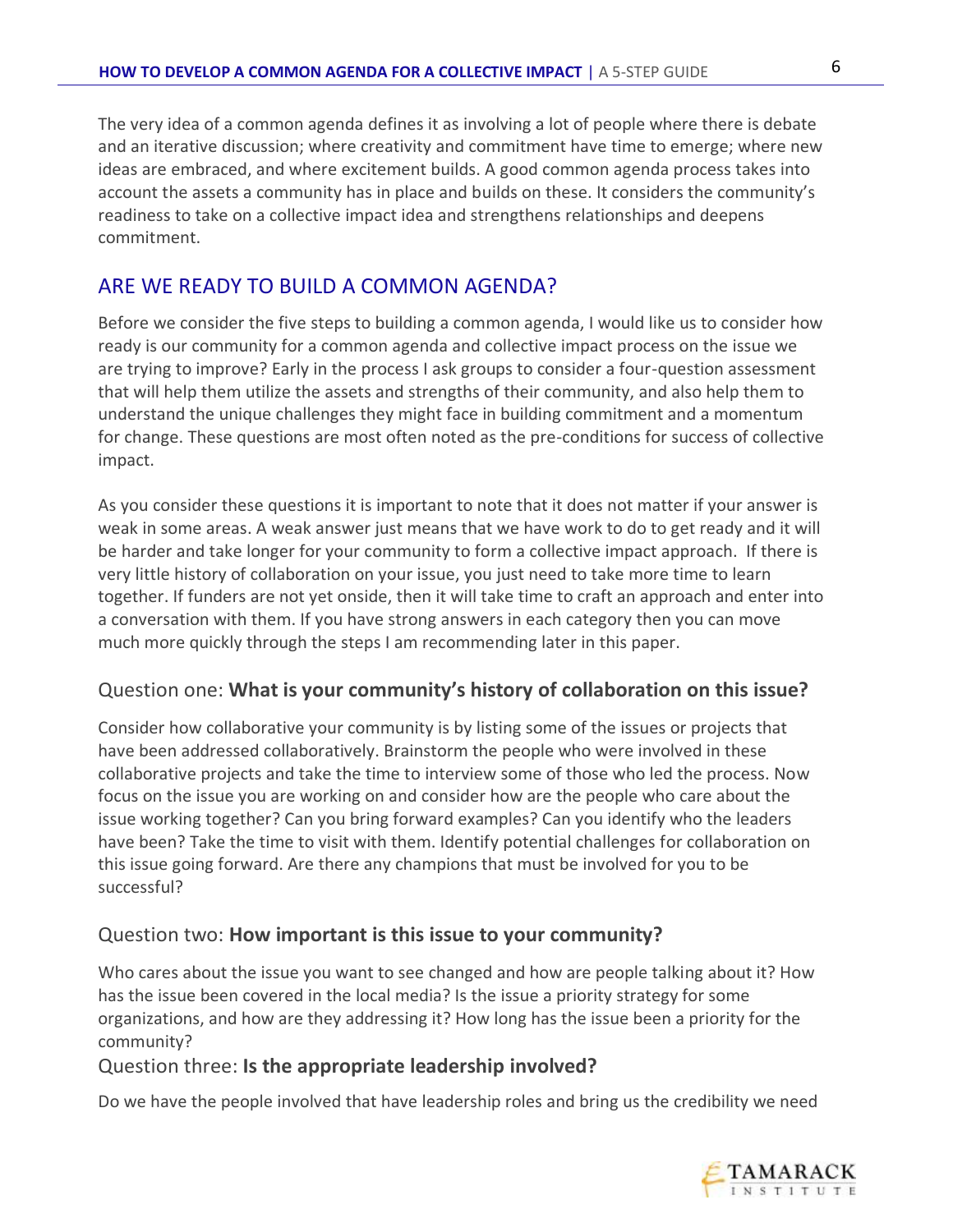to be taken seriously when we reach out to the community? Have any expressed interest in a collective impact approach to this issue? The appropriate leaders are those who will inspire. They are the kind of people that when they invite ten people to a meeting, eight always show up because they evoke people's respect. These people should be identified from four sectors including government, business, not for profit and people with lived experience.

## Question four: **Do funders care about what you are doing?**

Are the appropriate organizations or individuals that fund services or solutions for this issue onside? When funders are brought onside early it is easier to keep them engaged through to implementation. Funders also have valuable information that will be needed to bring about long-term change. Funders that are not onside can also be blockers of large scale change in communities.

When all four of these conditions are considered and addressed, a common agenda process is easier and more effective. Easier, in that you have checked in with people who can either be supportive or difficult in moving this issue forward, and more effective because you have taken the time to give people notice that you are planning to undertake a high-profile and intensive campaign that will result in important advances and changes in your community. By having addressed these four questions we have set the stage to ensure that we will always have a unique mix of people at our consultations. We've helped ensure that the people we respect are there and that people with formal power as well as people with lived experience are involved. When the people present at your common agenda events are respected, there is an unwritten assurance for all those involved that "this is a good thing," and the right thing to do. People will then make your collective impact work a much higher priority of their time and resources.

# 5 STEPS TO A COMMON AGENDA

I now want to recommend a five-step approach to developing a common agenda for collective impact. As mentioned earlier, my way is not necessarily the right way, it is just one way to success. I recommend this five-step approach because I so often see groups "spinning" for their first year, never sure what to do, and so they spend a lot of time talking within a very small, inward looking group. This is exhausting, and often groups just give up and many leaders drop away. Another reason I recommend this five-step approach is to overcome the incredible tendency most leaders have toward an efficient strategic planning approach that I shared about earlier. The approach I am recommending ensures you are identifying and engaging key people in your community very early in the process. Finally, this approach is both motivating and action-oriented, giving leaders of your collective a real sense that there is momentum and that they are making progress.

And yes, I get the irony of asking you not to use a prescriptive strategic planning process and then writing a seemingly prescriptive five-step program.

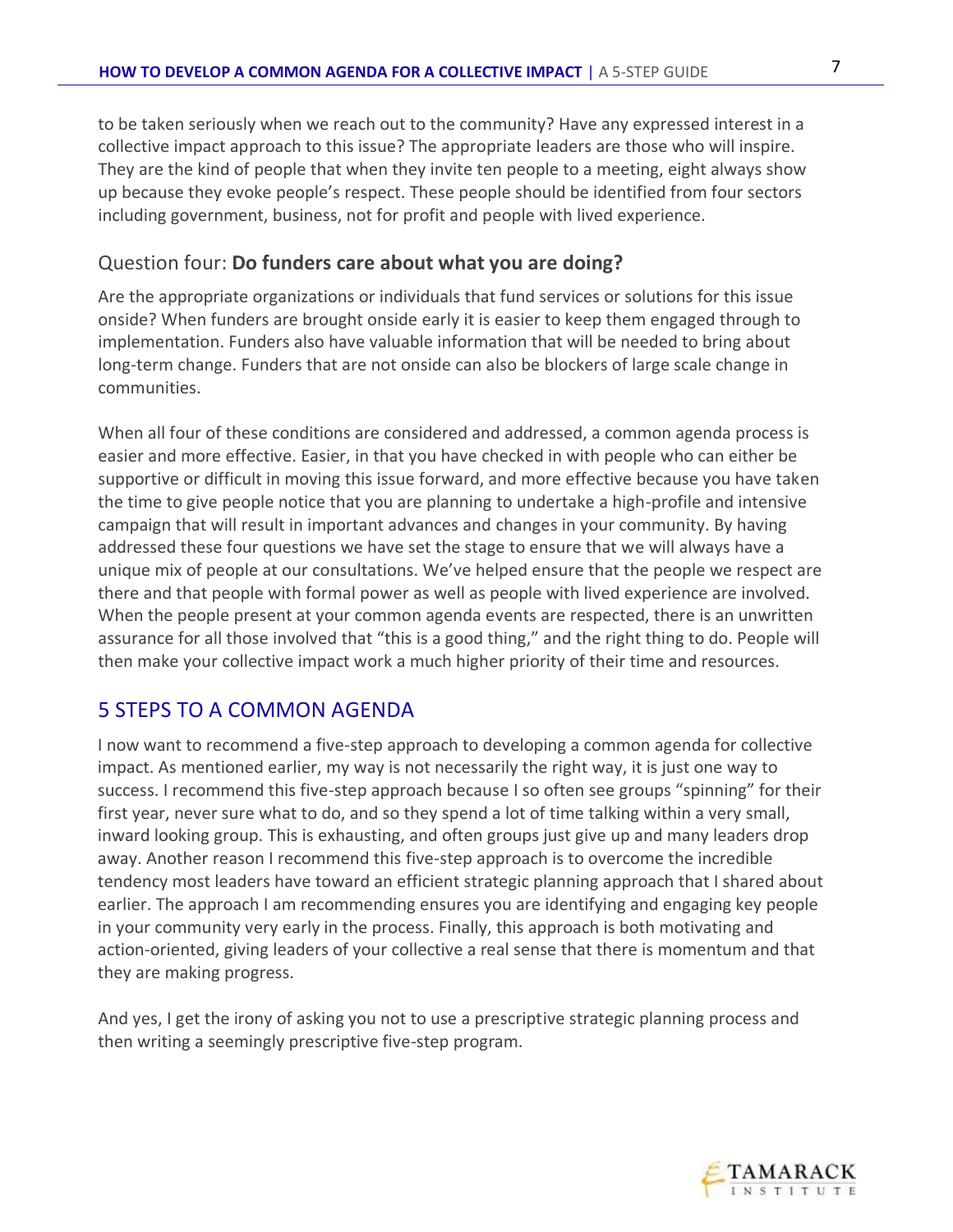Nonetheless, the five steps I recommend are:

- 1. Form a team that will work together for 12-18 months and are tasked to own the common agenda and shared measurement of your collective impact work.
- 2. Identify and bring together the top 100 people from the four sectors (Community or not for profit, Business, Government and people with lived experience) critical to the success of your collective impact work.
- 3. Implement a broad-based community engagement strategy in order to really hear your community.
- 4. Develop short term Action Teams (mandates of no more than 6 months) in order to implement early win strategies.
- 5. Write your common agenda and shared measurement strategy. Present the plan and solicit partnerships with your top 100 people and the organizations they represent.

## **STEP ONE – FORM A STAFF TEAM:**

There is a lot of work to do in developing a common agenda for a collective impact. It is a fulltime job for at least two people in most communities. Most networks do not have the money to hire these people and even if they do, newly-hired people do not normally have the kind of connections and community knowledge to bring key leaders together. The team I recommend is most often made up of people who have dedicated a percentage of their time to the common agenda process. One person may get a 50% time allocation from their organization for one year. Another may get 25%, and so on. Some networks hire one person to do most of the heavy lifting and bring on 4-5 people who have a percentage of their time allocated by their organizations to do the work at hand. The more we can formalize the time allocation commitment of each team member, the higher the probability of getting the work done.

I recommend that this team meets bi-weekly to complete the following tasks:

- $\checkmark$  Develop a work plan and keep it on track
- $\checkmark$  Identify the key people (top 100) they want to engage
- $\checkmark$  Plan a gathering of the top 100 (see step two) and draft an invite
- $\checkmark$  Draft a short description of the purpose, desired outcomes and process they plan to follow to achieve a common agenda and shared measurement that can be used publicly to engage their community
- $\checkmark$  Create a database using customer relationship management (CRM) software and start to add names (especially your top 100) and strategic information to the database. Think long term and consider the functionality you will want to communicate with and engage your community (for example email, social media, webpages, forms, etc.)
- $\checkmark$  Research and write short papers that answer the following questions:

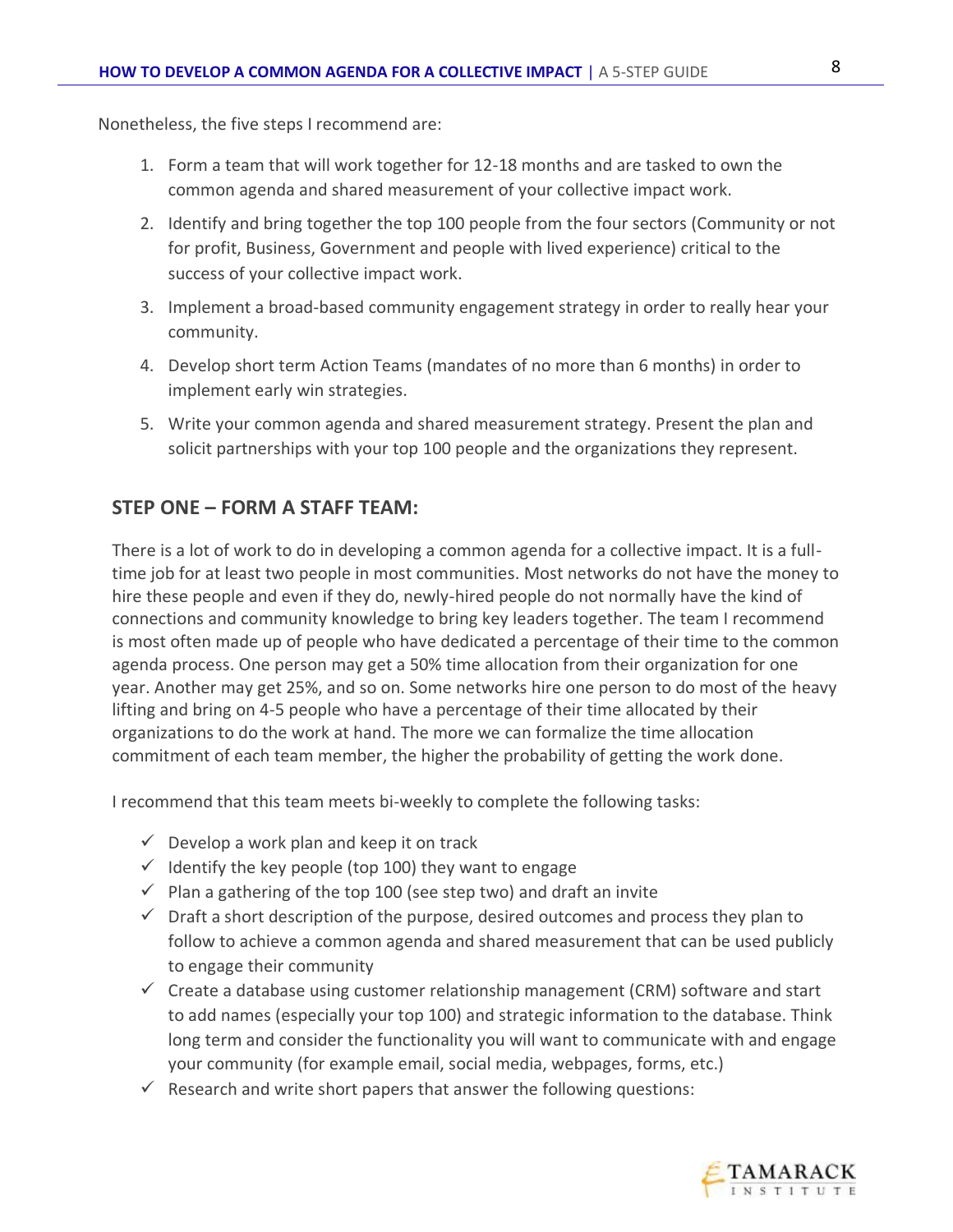- 1. What is the current state of the issue we want to address? It is important to include key data points that should be considered.
- 2. What assets do we have in our community to address this issue and how will these help us be successful?
- 3. What have other communities done to address the issue that are applicable to our community?

The work of developing a common agenda is critical to forming a collective impact network. Without proper time allocation and effective human resources to lead the process it is nearly impossible to get this work done.

#### **Three examples of teams forming:**

- The Maine Cancer Foundation hired an exceptional leader early in their formation process. They also provided staff time of key individuals from the foundation and formed a leadership roundtable that provided early hands-on support. They sent a team of ten to Tamarack's Community Change Institute for 5 days to learn deeply together.
- The United Way of Central Iowa assigned 4 key leaders from their own staff who worked tirelessly to lead their community. Once their plan was launched they hired their first full time staff person to work on the plan.
- RECESS, an emerging collective impact initiative in the Bay area of California, received a percentage of time for 6 people from 5 different organizations to implement their common agenda process.

## **STEP TWO – BRING YOUR TOP 100 TOGETHER:**

As early as you can, identify and bring together your top influencers who care about this issue. An exercise I use with most groups is The Top 100 Exercise (See Community Conversations page 117 for a full description or the link in the references section). This exercise will help you identify your top 25 leaders from each of the four main sectors: Community or not for profit, Business, Government and people with lived experience. It is important that your invite is broad and goes beyond just those organizations with a formal mandate around the issue.

For instance, if your goal is to reduce the effects of cancer in your community you will want to include:

- 1. Community organizations and people from hospitals and community health centers, as well as doctors, nurses, support and counselling organizations, advocates, etc.
- 2. Business leaders who have shown an interest in the issue of cancer. Look for companies that have sponsored events or funded cancer-related organizations or business leaders we know who have had cancer or are related to someone they care about who has cancer.
- 3. Government leaders representing a local municipality, a region, state or province, or even

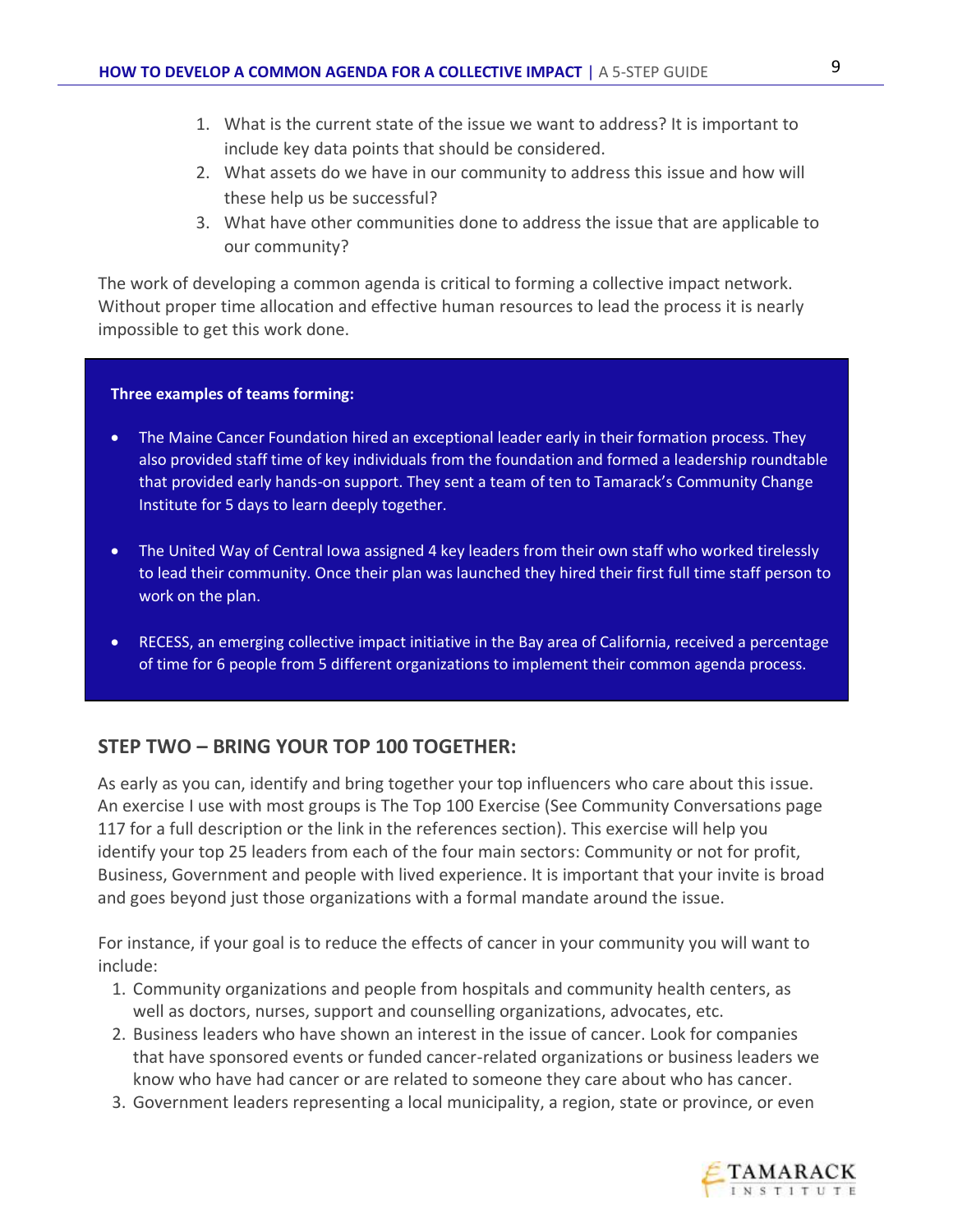at the national level – the broader the players the better.

4. Most importantly ensure that at least 25% of your top 100 are people who are experiencing cancer or who are survivors.

Work of the Staff Team:

- $\checkmark$  Plan a gathering and draft an invite letter signed by an influential representative from each of your sectors.
- $\checkmark$  Draft an agenda that includes presenting your research, and allow plenty of time for conversation
- $\checkmark$  Form a Leadership Roundtable: these are 7-8 people who represent your top 100 and will act as advisors and active listeners at the gathering, and who will work together after the gathering to finalize the community plan.
- $\checkmark$  Develop an "Ask" that will be used during the top 100 gathering which will garner commitments of ongoing involvement like:
	- A willingness to receive ongoing communication
	- A willingness to sit on an action team (see step four)
	- Host a consultation

This gathering is your first large-scale consultation and engagement event. Completing it will give you a huge sense of accomplishment and it can really accelerate your work. Most groups are able to host such an event within three to six months of being formed. Here are some outcomes you can expect:

- You have identified the top 100 people from your four sectors (complete system) who care about the issue you are addressing, and you have actively engaged them.
- You have completed base research on the issue, and have identified possible shared measurements.
- Your staff team has worked together well, you have a leadership roundtable, and now volunteers for your action teams.
- You have held a highly strategic consultation and have broad input from the community on the current state of the issue, the change they want to see and ideas for working together to achieve that change.
- You have a growing database of people who care about the issue
- And most importantly you have launched your initiative. Often media attend this gathering, which helps build the community you will need to make your issue a priority.

By gathering your key leaders (top 100) from the four sectors (whole system) together early in your collective impact process your work will feel like it is leaping forward. People will start talking and a new sense of hope will emerge. People will begin to ask how they can be involved and how they can help. Many will want to jump right into action, believing they have the right idea that will "change everything" and improve the issue.

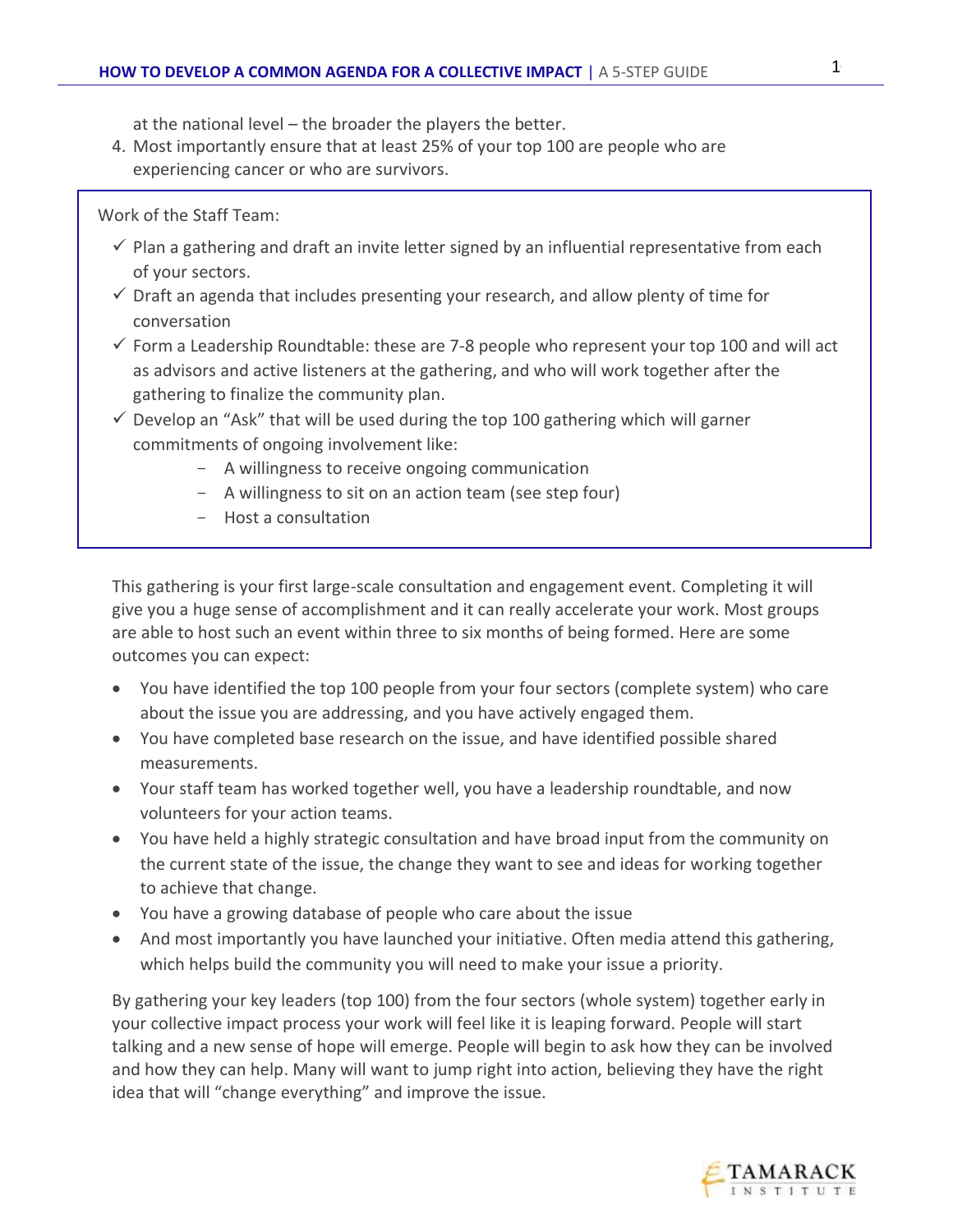From here, step three and four can be implemented at the same time. Listening to your community slows everything down (in a good way) and it provides an opportunity for you to truly hear the stories of people affected by your issue. You will be collecting the wisdom of everyone who cares and at the same time you will broaden engagement. Testing your quick win ideas will in turn accelerate your outcomes.

# **STEP THREE – LISTEN TO YOUR COMMUNITY BY IMPLEMENTING A BROAD-BASED COMMUNITY ENGAGEMENT STRATEGY**

To achieve collective impact, we need a growing community of people willing to implement change. This happens primarily through asking people to share their ideas to help us understand the current state of the issue and what changes people feel are necessary to achieve better outcomes. Many groups I work with form a listening team – a group dedicated to reaching out to the community to listen and engage them. They first work together to identify key partners who might co-host a consultation. Most groups emphasize the need to consult with many people who have lived experience of the issue (if reducing cancer, then people living with cancer; if reducing poverty, then people who are poor etc.) though they typically want to hear equally from all four sectors.

The top 100 gathering noted in step two makes the work of the listening team much easier. People who attend the gathering have a good understanding of the issue and have spent time talking with others about it. They recognize the need for broad-based consultation and are willing to help us organize consultations.

The work of the Listening Team includes:

- $\checkmark$  Reaching out to partners
- $\checkmark$  Creating a plan that includes listening to all sectors
- $\checkmark$  Developing some key questions to guide the consultations
- $\checkmark$  Working with the staff team to schedule consultations
- $\checkmark$  Hosting, attending and documenting the consultations
- $\checkmark$  Gathering names and email addresses of the people they consult with and adding these to the database
- $\checkmark$  Developing communications to provide updates and findings from the consultations
- $\checkmark$  Writing a listening report
- $\checkmark$  Testing the listening report with some of those we held consultations with by asking them, 'Did we hear you?'

The listening to your community campaign often takes 4-6 months and has two functions. The first is to hear from people what they think needs to change, and the second is to broaden engagement. Many groups will hear from more than 500 people and some as many as 1,000. The database for the network grows substantially. The communications they share connects people and often generates excitement and hope. For many networks, the listening campaign is when they really begin to feel that a collective impact is possible.

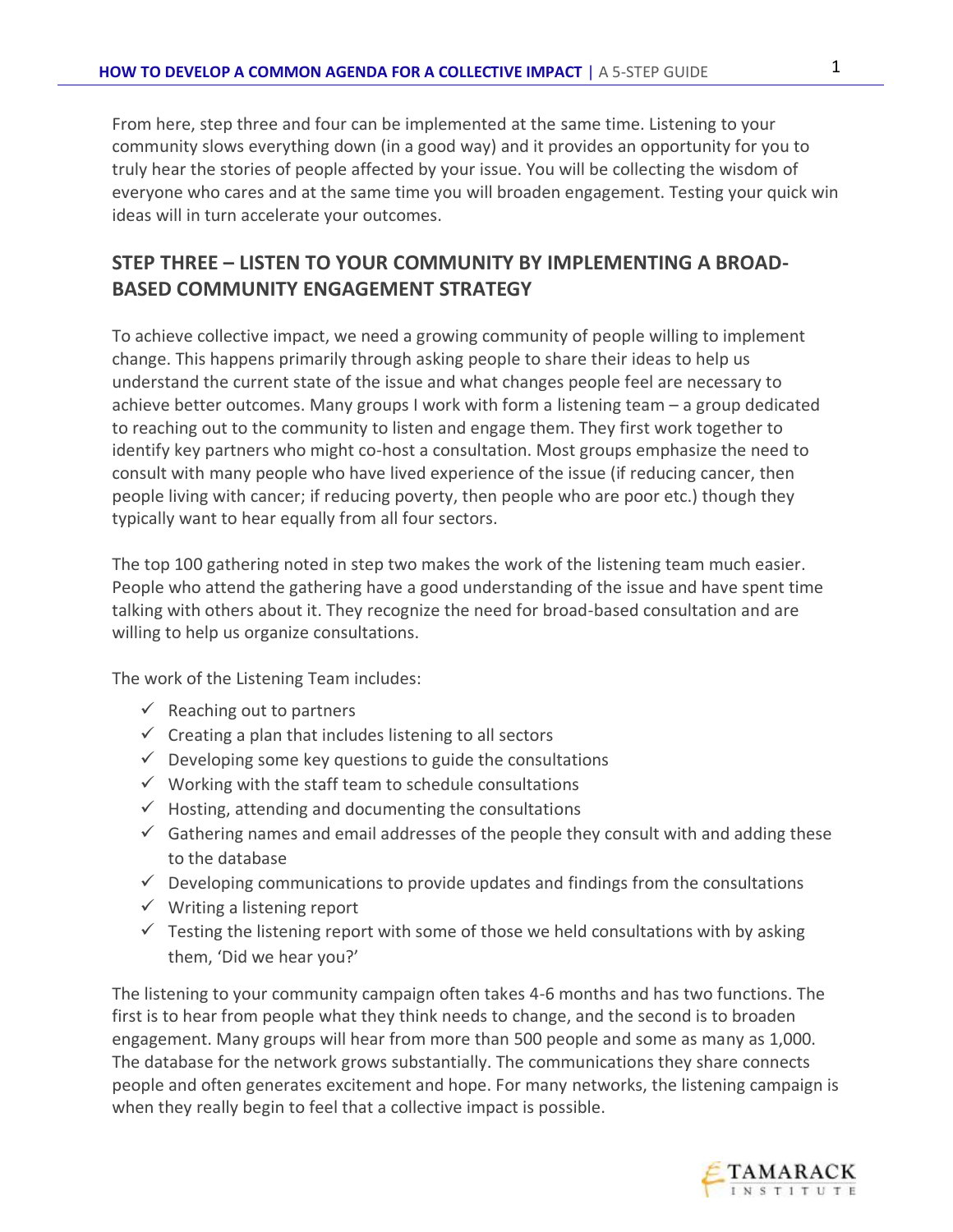## **STEP FOUR – DEVELOP SHORT-TERM ACTION TEAMS TO TEST YOUR QUICK WIN IDEAS**

At about the six month point most networks implementing a collecting impact process experience tremendous pressure to implement ideas that lead to a concrete action. People are weary of talking. We know that a lot of talking and learning is critical in developing new and innovative ideas. Yet, as one of my clients reminded me, "there are thinkers and there are doers and we need them both."

One of the best ways to harness this pressure for "doing" over "talking" is to implement Action teams. These are teams who have a 6-12-month mandate to implement concrete actions. Quick win ideas will arise in the gathering we spoke about in step two. They will also arise as the listening team holds consultations.

Here a few ideas to help you:

- Typically, you want to pick ideas where there is a strong champion who will lead the team.
- Frame the issue so that it takes 6 months to complete. Remember, we want a quick win and at this stage we do not require a comprehensive change.
- Action teams are designed to test ideas. Remember we have not yet developed our 5-year strategy and we do not want these short-term action team ideas to dominate what we will do to achieve long term systemic change.
- Action teams are great "practice" for implementing mutually reinforcing activities later on in your initiative. Try to form them with people from all four sectors.

Quick win Action Teams provide concrete action at a time in our process when we are gathering information and writing about our

#### **Three examples of Action Team projects:**

- A poverty reduction network identified an opportunity to reduce the number of people on a waiting list for affordable housing by 10% with no new investment. They identified the most housing-ready people on the waiting list and worked with private sector landlords to open up affordable and quality units.
- A cancer reduction group felt they could reduce high levels of bladder cancer by recruiting well diggers and drillers to hand out water testing kits. They took three months to develop the kits and three months to distribute them.
- A group interested in improving graduation rates worked with business leaders to implement a one month stay-in-school campaign.

ideas. One city I worked with redirected more than \$5 million in funding toward their goal and provided me with a three page document of concrete outcomes that they had achieved in reducing poverty. All this before their network had adopted their community plan.

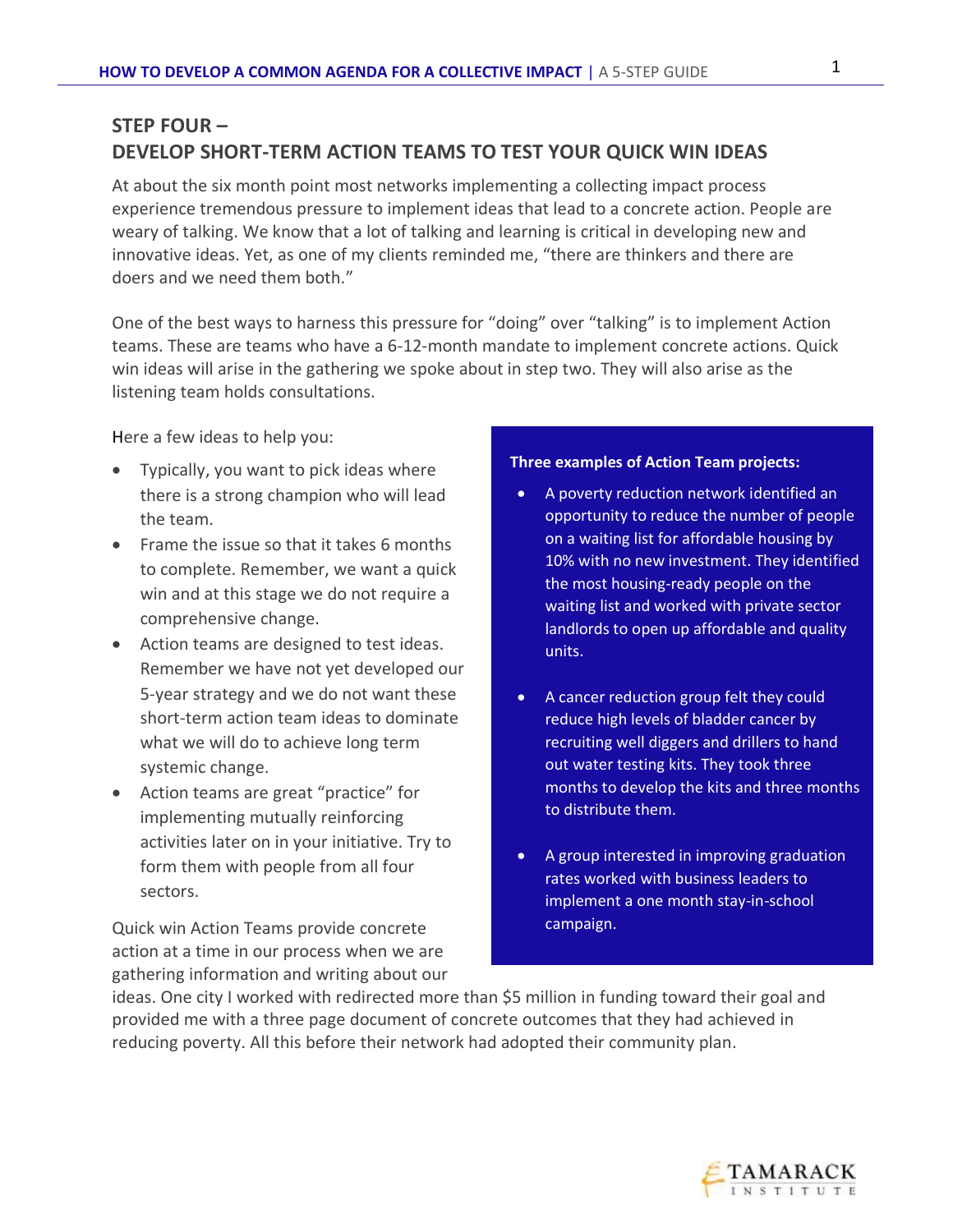# **STEP FIVE – WRITE YOUR COMMON AGENDA AND SHARED MEASUREMENT STRATEGY AS A 5-YEAR COMMUNITY PLAN AND FORMALIZE YOUR PARTNERSHIP**

Most community plans are written within 12-18 months of a network forming. I encourage groups to take their time in writing a community plan for three reasons:

- 1. In the first-year community leaders need to release from their current thinking and way of working. It takes time to learn to work together, to understand a systems approach to change and to find new synergies between network partners.
- 2. The formation year is a time for emergence, where new ideas come easily and there is heightened creativity and often hope. This can be a highly productive period for new ideas to emerge, new actions to take shape and collective wisdom to emerge.
- 3. Writing a plan is about agreeing what we want to do together more than it is a plan for what needs to be done. Of course, we want to do what needs to be done, though agreeing collectively on the work ahead of us takes debate, compromise and requires trusting relationships to form. We also need our community network to sign on to the plan.

I encourage networks to write a 5-year community plan. I know this sounds like a long time, and that many are used to developing 3-year strategies. I like five years because, from experience, it takes a year to really implement the plan. By year two you move toward peak outputs. Year three and four are peak output years and when you get most of your results, and year five is for wind-down, transition or renewal. While a 5-year plan helps to simplify the framing of the process, it should be recognized that many issues collective impact initiatives take on can take 10+ years to address, given how deeply rooted the issue is, and so see the timeframe as a guide and not a given.

**When writing a Community Plan** to capture our common agenda, we want to cover these topics:

- **A listing and acknowledgement of all the partners**. The most important reason for collective impact is to bring a network of partners into focus around an issue so we can collectively achieve better outcomes. This plan is the collective agreement of what we will do together.
- **Who are we and what we want to accomplish**. The staff team will have already written this and the network will have adopted it early in the process. We just need to update it for our plan as most likely our statement of purpose and outcomes has grown and deepened.
- **Our last 12 months (tell the story).** I like the community plan to tell the story of the formation and give some details about the process taken to achieve a common agenda.
- **A data report – toward shared measurement**. Before the first gathering of the partners (see step one and two) we wrote several short papers which were used throughout the first year and have formed much of the base information needed for a collective impact. A

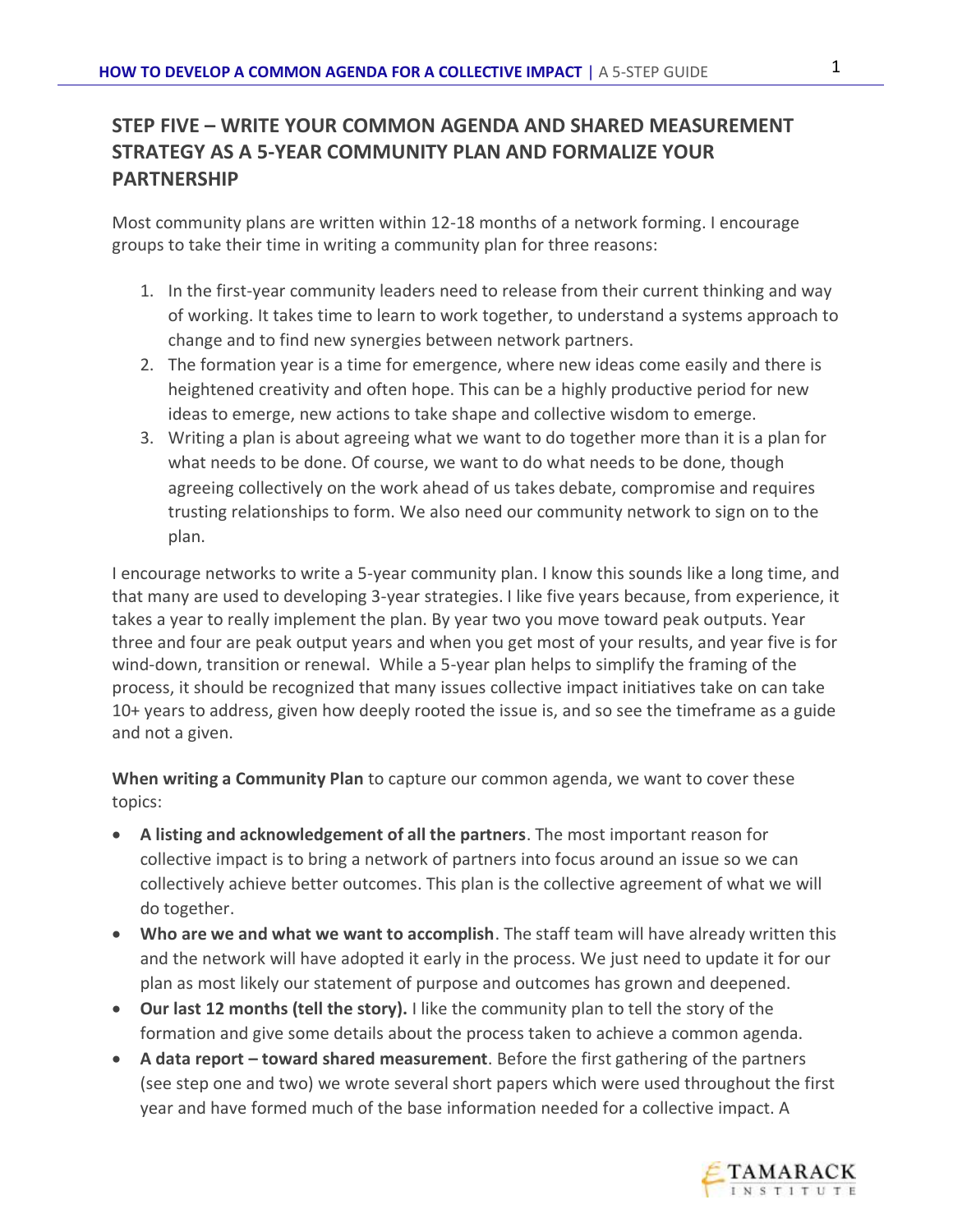summary of these papers should be in your community plan. I find it easier to focus on comprehensive shared measurement in the first year of implementation. What we can do in the community plan is to give some key measures identified through consultations and research that are important to the network of partners.

- **A Listening Report** For almost a year the listening team has reached out to the community. A description of this process and what you learned should be in the report.
- **Key strategic directions and strategies we will implement over the next 5 years.** One of the most important sections in the Community plan is an articulation of the broad strategic directions you will work on together and the specific strategies you will implement. If you describe the outcomes you hope to achieve for each strategic direction this can be very helpful.
- **Governance plan.** The Backbone for collective impact is typically made up of the fiscal sponsor (who can accept donations, and has exemplary HR and financial policies), a staff team, a leadership roundtable and Action Teams. The plan should articulate how the backbone capacity will be created.
- **Budget.** Funds are required to effectively implement a collective impact. An operational budget (revenue sources, staff and expenses) and a short fundraising plan is extremely helpful as it gives notice to donors that an ask is imminent.

# PRESENTING THE COMMON AGENDA TO THE COMMUNITY AND FORMALIZING THE PARTNERSHIP

Similar to the gathering from step two, it is important to bring the Top 100 and all those who have been consulted together when launching the community plan. Here are some tips for this gathering:

- Participants Make it a whole system gathering by ensuring your audience is made up of approximately 25% from each sector: business leaders, government, not for profit and people with lived experience.
- Agenda Share the community plan and ask the question: Is there something we missed or that we need to change? I also like to have the group look at each strategic direction and suggest strategies that are important and where they or their organization can bring assets and be involved.
- Document Normally given that there are more than 100 people in the room, we recommend grouping people into 10-12 tables. Each table has an assigned note-taker and a chair. Conversation highlights are then documented so they can be used to revise and upgrade the community plan after the event.
- Invite Ask, how do you want to help? We want people to commit to help implement the plan. Most often we hand out a commitment form asking people to share if they want to serve on the Leadership Roundtable, an Action Team, receive communications, provide

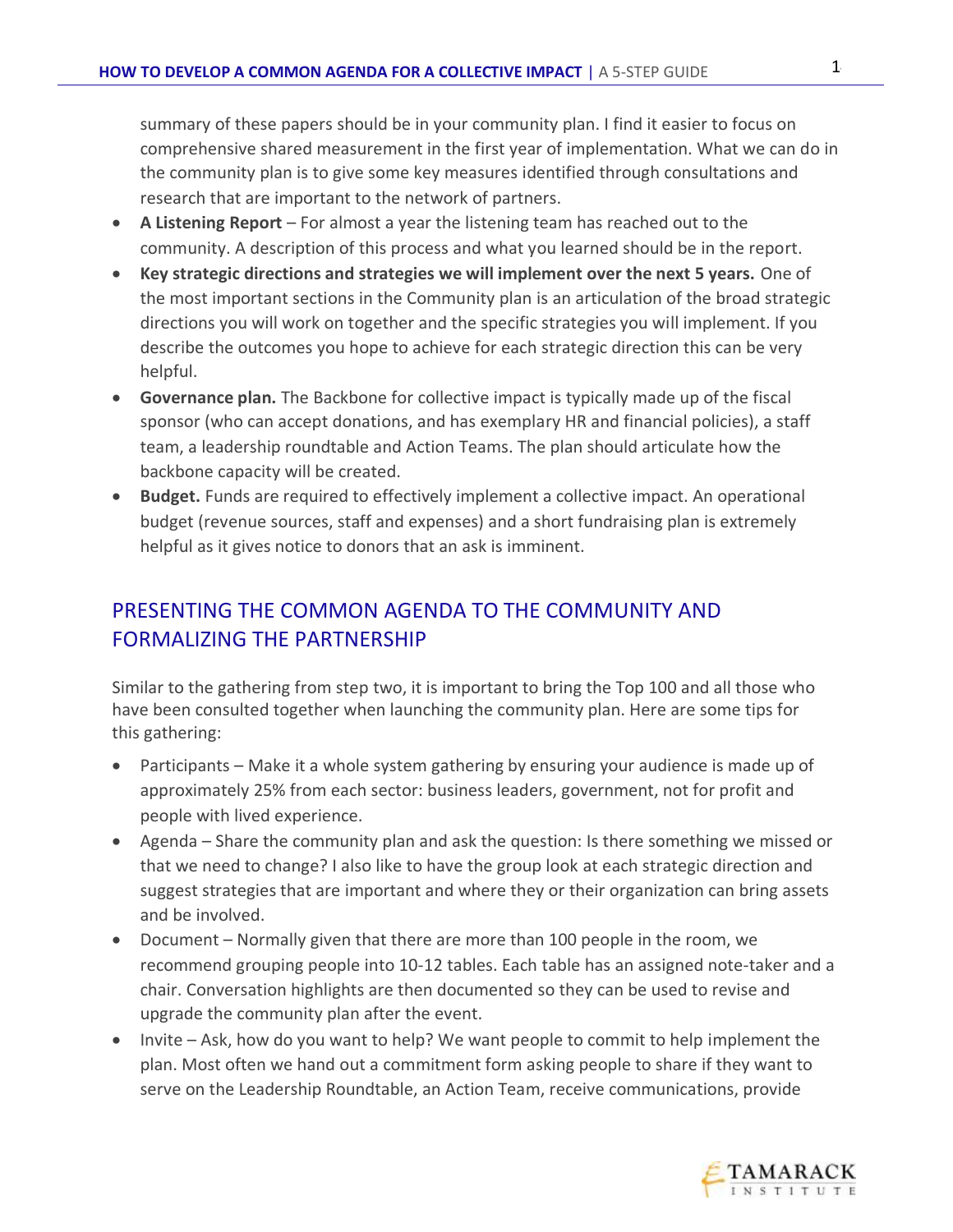funding, become formal partners, and adopt the community plan and include its collective implementation into their organizations' mandate and planning. Consider using the Wheel of Involvement as a tool for this (see the references).

• Revise and Share – Rewrite the plan and share it out to all who came. Often the database is more than 1,000 people by now. This includes our top 100 from the two gatherings, all the people who have come to consultations, and people who have expressed interest. Sending them a PDF version of the plan plus an Executive summary and a letter of thank you is an exceptional way to wrap up this phase of your collective impact work.

Writing a Community Plan and presenting the Common Agenda to your network and broader community is a tremendous achievement. When done well you will have these outcomes:

- 1. A database of more than 1,000 supporters
- 2. Community partners (organizations representing all four sectors) that have made a formal commitment to the plan.
- 3. A comprehensive, system-changing community plan and a shared measurement commitment. Often this will be the first such plan in the history of your community on the issue you are addressing.
- 4. A backbone structure to achieve impact with partners that have tested the work of Action Teams, governed collectively, achieved collected outcomes, built trust and had long complex conversations.
- 5. Your issue will be a community priority.

Building a common agenda and a 5-year community plan is mostly about mobilizing a community toward action. Achieving a collective impact in a community requires a large group of people working together. Establishing mutually reinforcing ideas requires people from different sectors collaborating. Broad community support is required to achieve systemchanging outcomes. The result of rushing a common agenda, or minimizing our efforts in consultation and broad engagement, is that we draft a plan that needs to be "sold" to our network. We have not built community will and our issue is seldom a community priority. If you do the work of building a common agenda well, the work of implementation is much easier and you have a much greater probability of effectiveness.

I end by reminding you that this is "my way" of building a common agenda. I do not want you to implement "my way" but rather to use what you learn to build "your way." It is more helpful for you to see this paper as a case study to learn from, than to use it as a paint-by-numbers approach to community development.

Much joy as you do the most satisfying work of changing our communities for good.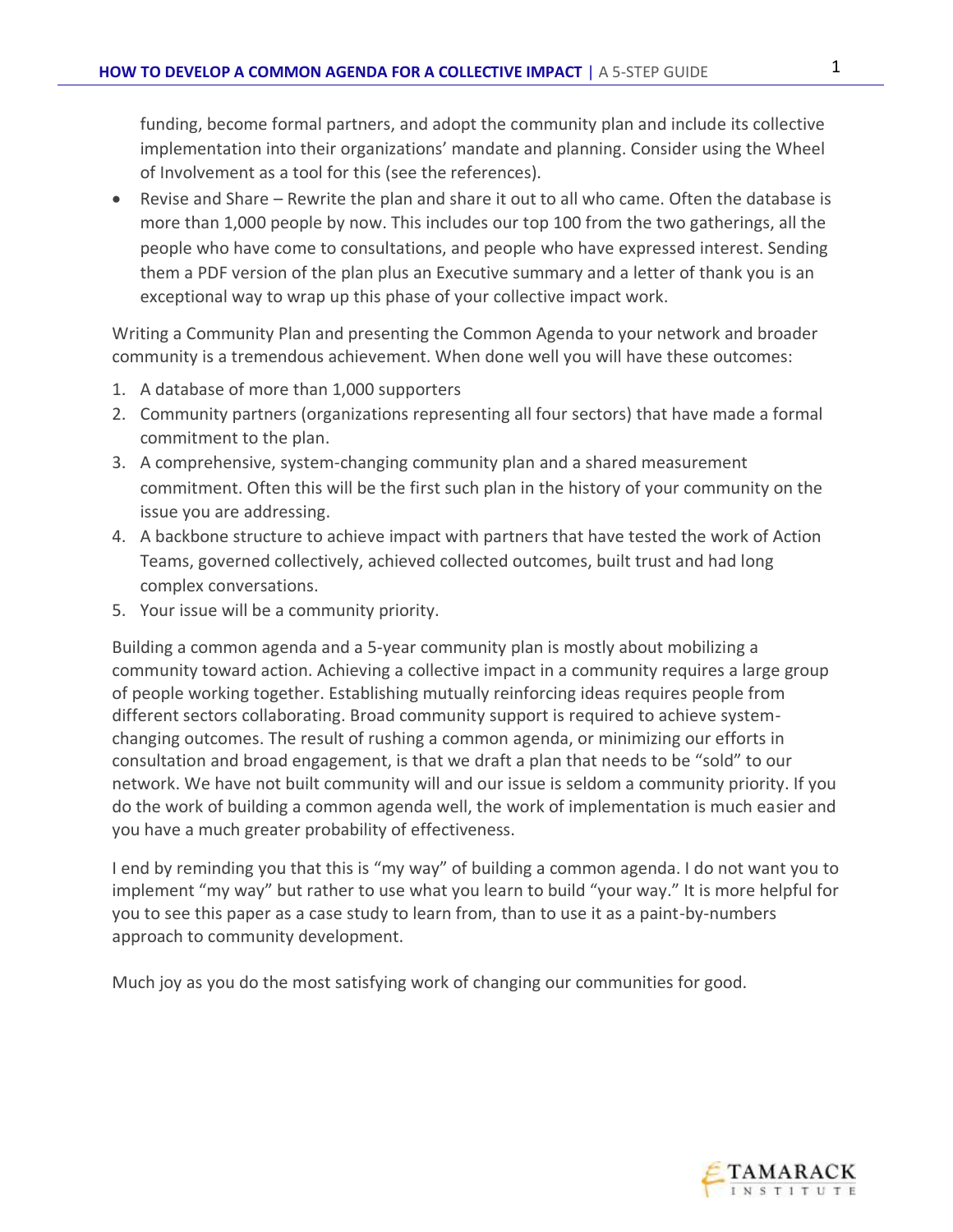#### **ABOUT PAUL BORN**

Paul implemented one of the first collective impact initiatives in North America founding Opportunities 2000 in 1996 – a millennial project to reduce poverty in Waterloo Region to the lowest in Canada. He also founded Vibrant Communities to grow this initiative from one city to more than 75 cities in Canada (and one in the U.S.) all of whom are using collective impact approaches to reduce poverty. Paul is President of the Tamarack Institute, leading an amazing team and a learning community of more than 23,000 people. The author of 5 books including two Canadian Best Sellers, Paul teaches about community change around the world. In addition to writing, teaching and leading a staff of 20, Paul loves hands-on work



and provides direct monthly coaching and consulting services for six collective impact initiatives in North America. This paper is based on his experience. Learn more at [www.paulborn.ca](http://www.paulborn.ca/) and [www.tamarackcommunity.ca](http://www.tamarackcommunity.ca/)

#### **NOTES AND SOURCES:**

Bohm, D. (1996). On dialogue. New York: Routledge

Born, P. (2012). **Community Conversations.** Mobilizing the ideas, skills and passion of community organization, governments, business and people. Toronto: Bastion Publishing.

Born, P (2014) Deepening Community. Finding joy together in chaotic times. San Francisco. Berrett Koehler Publishers

Born, P. Editor. (2008). Creating Vibrant Communities. How Individuals and Organizations from diverse sectors of society are coming together to reduce poverty in Canada. 2008. Toronto. Bastian Publishing

Brenda Zimmerman, Snap Back – Tamarack Collective Impact Institute, Canada 2015 <https://www.youtube.com/watch?v=cnXRX0Y9io8>

Hamilton Roundtable for Poverty Reduction – Hamilton: the Best Place to Raise a Child [http://hamiltonpoverty.ca](http://hamiltonpoverty.ca/)

Harvard Business Review, **The Fall and Rise of Strategic Planning** Henry Mintzberg From the January–February 1994 Issue.